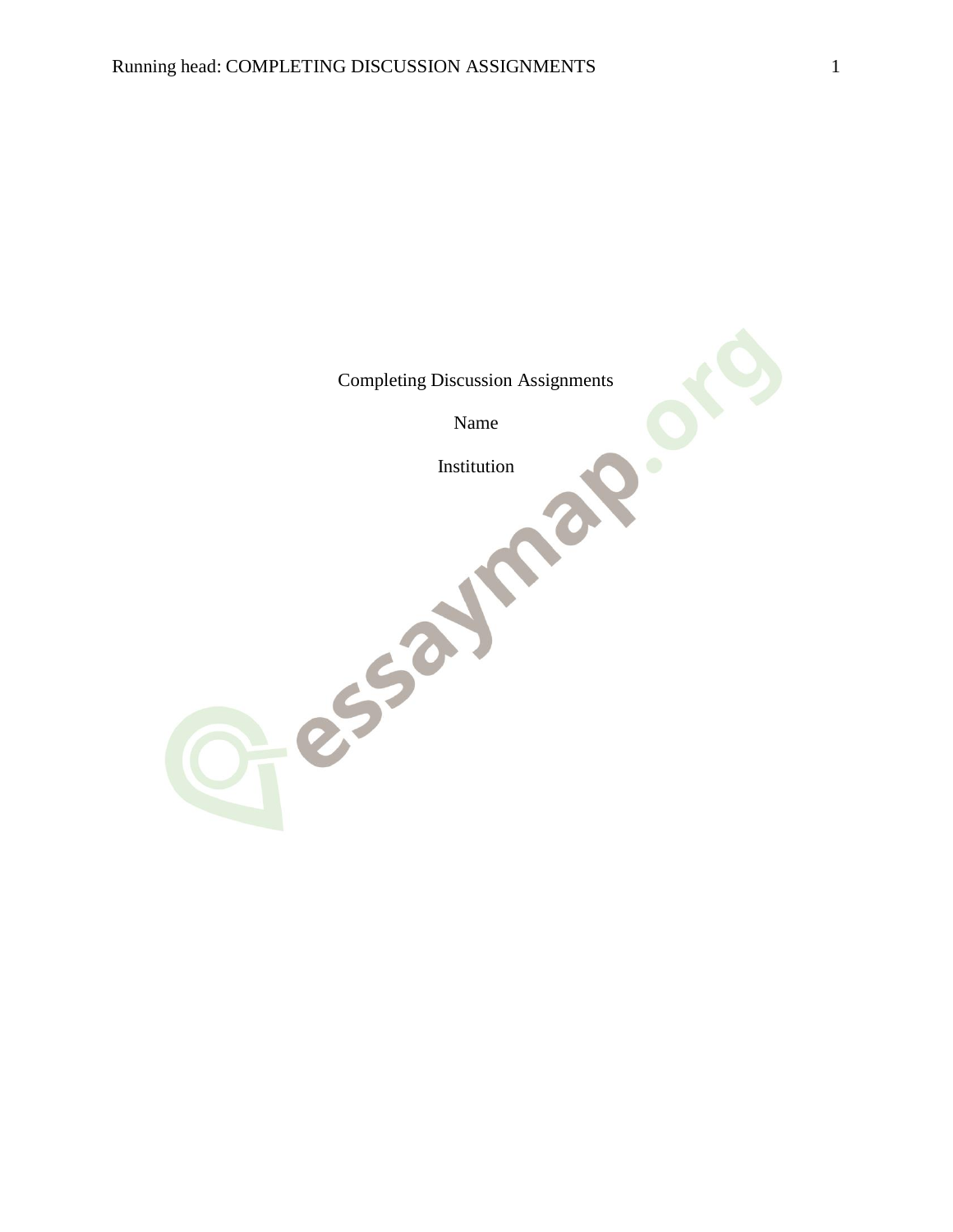O-es

### Abstract

Information on drugs is vital to patients as it helps balance the risks of medications administered. Information given to patients about their medications, should not incomplete, inconsistent, or difficult to understand. Adherence of patients to the treatment of chronic obstructive pulmonary diseases (COPD) helps optimize the management of illness. Poor adherence is common and induces increased rates of complications, health care expenses, hospitalizations, and potential mortality. An adherence to treatment of illness is influenced significantly by the perception of patients on treatments like medicines. When health providers help individuals understand the nature of a particular disease, they impact ability and perception of adhering to the treatment. Better care and treatment adherence are enhanced by patients when they learn how to take care or follow recommendations as provided by caregivers. Awareness of the patients is crucial as it shapes their decision what medicine to buy and the correct type of drugs.

**Keywords:** Drugs, medication, patients, assessment, doctor, symptoms, knowledge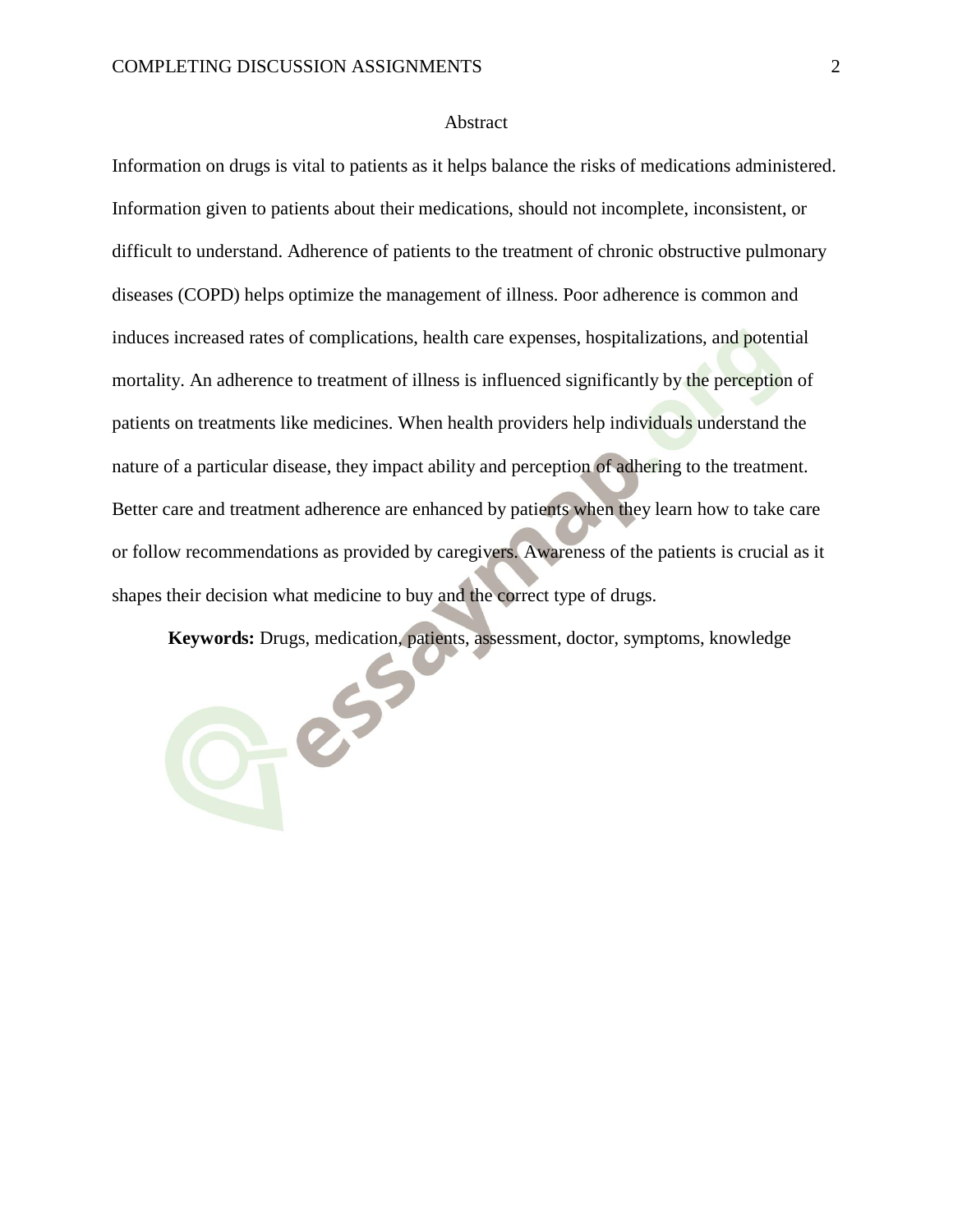### Completing Discussion Assignments

### **Week 3**

I would assess Lilian's pain using an assessment tool which would help identify and quantify one or more dimension of the client's pain. The dimension of pain includes patient explaining the intensity of pain and the associated anxiety behaviors. I would control a patient's self-reporting, also known as an expression of pain as a standard of pain assessment. The tool provides accurate measurements, though, it can be influenced by factors like moods. In this case, I can as well use a multidimensional tool for pain assessment which would provide qualitative and quantitative information about the pain. An example of a multidimensional pain assessment tool is McGill questionnaire, behavioral pain scales, and comfort journal. When giving the Acetaminophen, the nurse would assess the pain after one hour since it is the time frame for the medicine to work.

Zolpidem works by elevating the activity of a neurotransmitter known as GABA (Whyte et al., 2014). GABA acts as a nerve-calming agent and is responsible for inducing sleep. Typically, Zolpidem is a medicine known in other words as non-benzodiazepine hypnotic. The medication works in the brain to help a person sleep. The medicine belongs to a class of drugs known as sedatives. The dose takes thirty minutes to hit blood concentration. For pregnant women, it is vital to inform the doctor about the medicine one takes before taking Zolpidem. The medicine induces dizziness, and it should persist the effect; a patient is required to notify his or her doctor or a pharmacist. Factors that caused Lilian to fall include dizziness for a long period of rest, taking a medicine that made her weak and poor body balance causing loss of control. Another factor is weak muscles.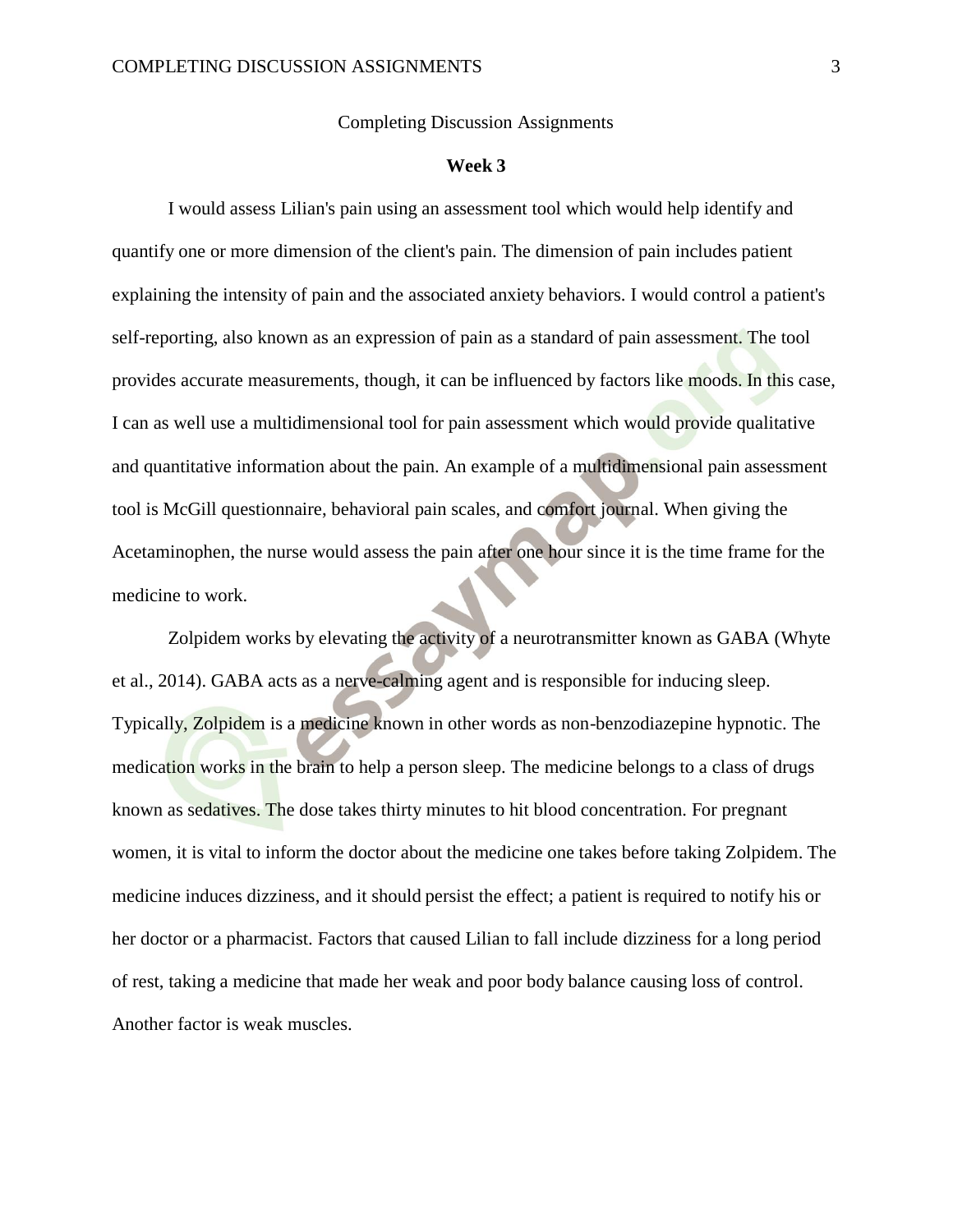### Reference

Whyte, J., Rajan, R., Rosenbaum, A., Katz, D., Kalmar, K., Seel, R., ... & Kaelin, D. (2014). Zolpidem and restoration of consciousness. *American journal of physical medicine & rehabilitation*, *93*(2), 101-113.

## **Week 4- Decongestants**

A respiratory medication I chose to discuss is Decongestants. Interaction of this drug with food is somehow positive as it decreases stomach upset. The drug can be taken with, or without food, it helps resolve stomach upsets. Typically, decongestants are medications that aid relieve congestion of nose, which is a result of cold, flu, allergies, or sinusitis. Many decongestants are in forms of pills or liquid. When the medicine is obtained in a drug store, they are termed as over the counter. The medication is also available in sprays and nose drops. However, the drug should not be used for more than 72 hours. Otherwise, the body becomes independent of drugs, and the nose might feel even more stuffed up. A virus, infection, or an allergy that aligns in the nose, making it inflamed. Decongestants work by narrowing blood vessels in that; the drug reduces blood flow into the affected area.

When teaching a patient about decongestants drugs, I would like him or her that the medication helps by relieving congestion, reduce swelling, the formation of mucus and inflammations in the nasal passage. I would inform the patient that decongestants are taken orally, or sprayed directly into the nose for severe effects. Also, it is useful to let the patient know that decongestants work by activating alpha-adrenergic receptors by direct binding or stimulating a chemical transmitter release. Through the activation of receptors, blood vessels narrow in the area affected. The drugs can be used combined with antihistamines (Schellack,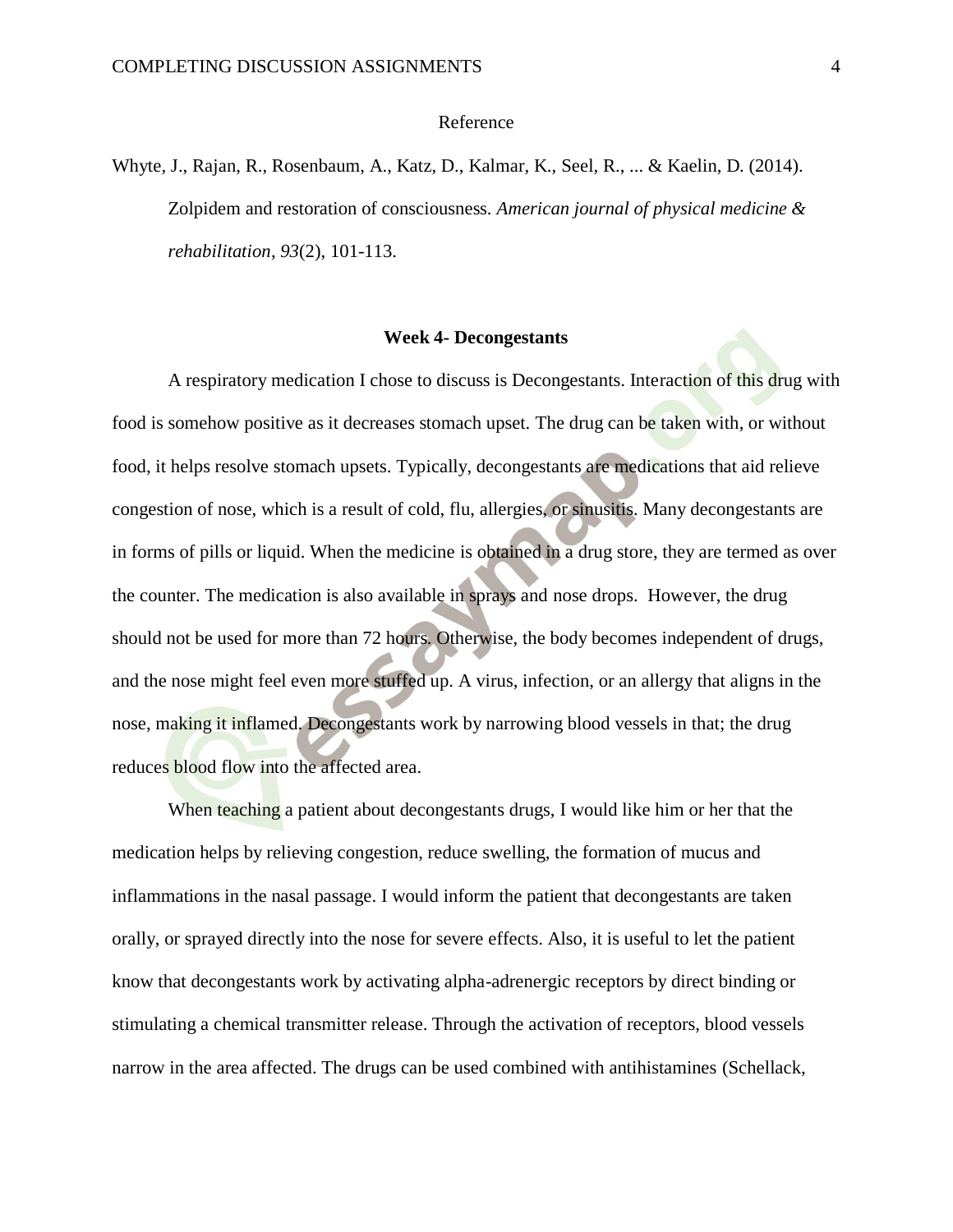Schellack & van Rensburg, 2015). Advisably, the patient should know that decongestants only provide short term relief from congestion but do not cure the cause of conditions. Therefore, should the symptoms persist, patients ought to see doctors.

## Reference

Schellack, N., Schellack, G., & van Rensburg, M. J. (2015). An overview of anti-allergic drug therapy and the histamine-1 antihistamines. *South African Family Practice*, *57*(1), 43-49.

### **Week 5**

Albuterol MDI works by relaxing and opening air passages towards the lungs and facilitates easy breathing. Typically, Albuterol is used to treat heavy or difficult breathing, breath shortness, coughing and chest tightness, which occur as a result of lung diseases like asthma, and chronic obstructive pulmonary diseases (COPD) (Prashant et al., 2015). Albuterol comes as a liquid form to inhale through the mouth using a jet nebulizer. When inhaled, the drug is used fifteen to thirty minutes before exercise. The albuterol drug is used 3 to 4 times a day. Albuterol is bronchodilator that relaxes muscles and increases the flow of air. When taking the Albuterol drug, one should be careful so that the drug does not get into the eye. Also, an albuterol inhaler should not be used when one is nearby a flame, or heat source.

Ipratropium works by facilitating relaxation of muscles around airways so that airways can open up and a person can breathe easily. Ipratropium is a type of medicine known as antimuscarinic. Ipratropium controls and prevents symptoms caused by ongoing lung diseases like COPD. The medications need to be used regularly for effective prevention of lung symptoms. Before the drug is used, one should check if there are any particles, or discoloration. In the case of decolorization, the liquid should not be used. A doctor can administer the use of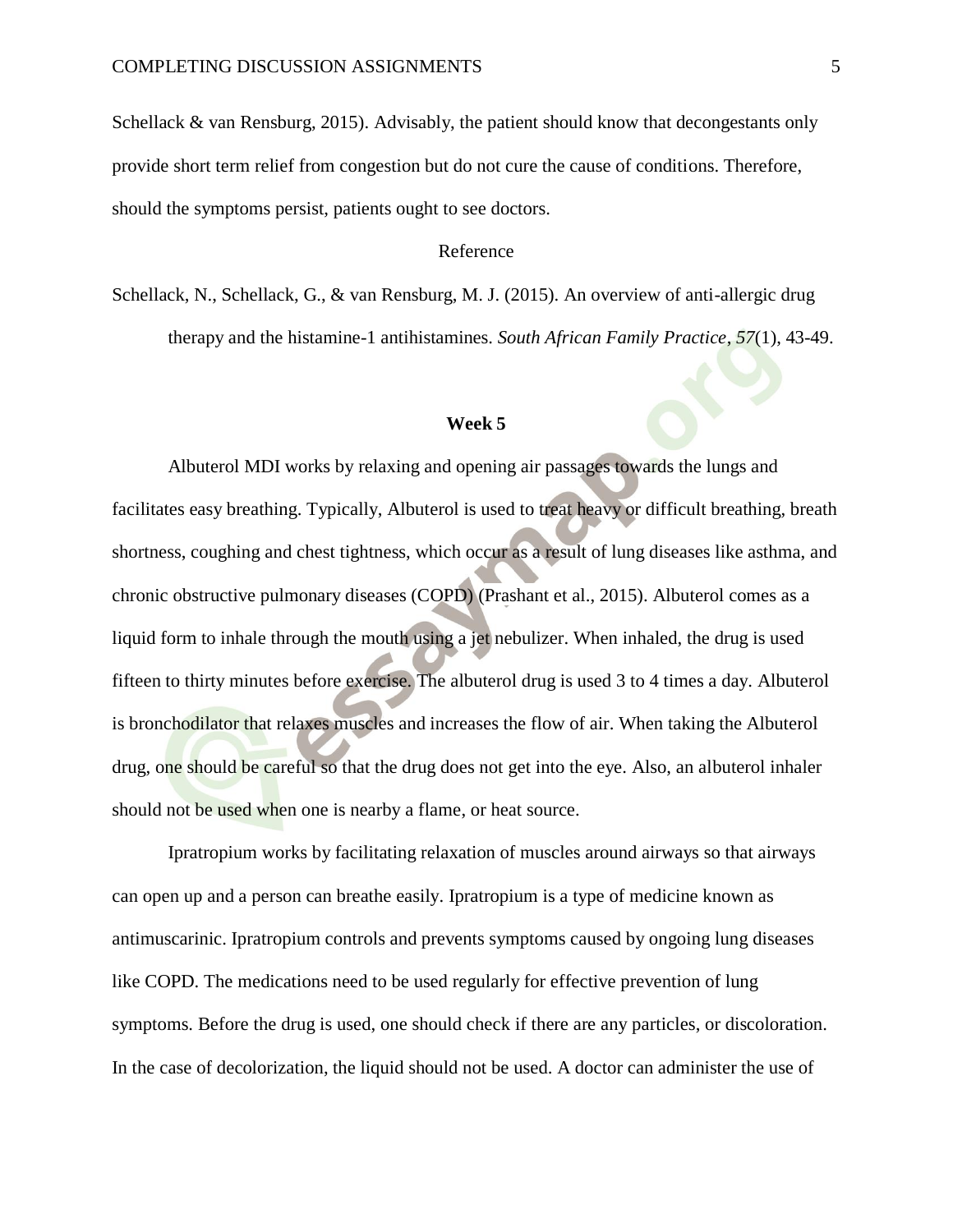ipratropium and albuterol at the same time, by prescribing a combination of both. To answer Lilian question, the nurse can respond to her that a combination of two inhalers is used by patients whose symptoms have not been controlled by one inhaler. Both medications, Ipratropium and Albuterol MDI, treat the same conditions but work effectively when combined. The rationale for a cardiologist to order heparin and warfarin is that patient with new blood clots requires administration of heparin with an anticoagulant, warfarin. Some nursing implications when administering digoxin include drug effects and assessments or patient and family education.

## Reference

Prashant, Y., Sourabh, P., Aditya, G., Anand, K., & Sudhir, C. (2015). Effect of inhaled anticholinergic drugs on intraocular pressure in chronic obstructive pulmonary disease patients. *Indian J Basic Appl Med Res*, *4*(2), 458-64.

## **Week 6- Antacids**

A gastrointestinal medication I chose to discuss is Antacids. Antacids are drugs that counteract, or neutralize the acid in the stomach and relieve heartburn and indigestions. The medicines come in chewable tablets or liquids and can be purchased in pharmacies and shops without the need for prescriptions. When a person has indigestions, antacids may help. At one point, people have indigestions and can treat themselves. Symptoms of indigestions include heartburn after eating or drinking. Other signs of indigestion include feeling bloated, feeling sick, farting, and belching. Antacids also help heartburns, which is a burning feeling in the chest that occurs as a result of stomach acid moving the throat upward. The main symptoms of reflux or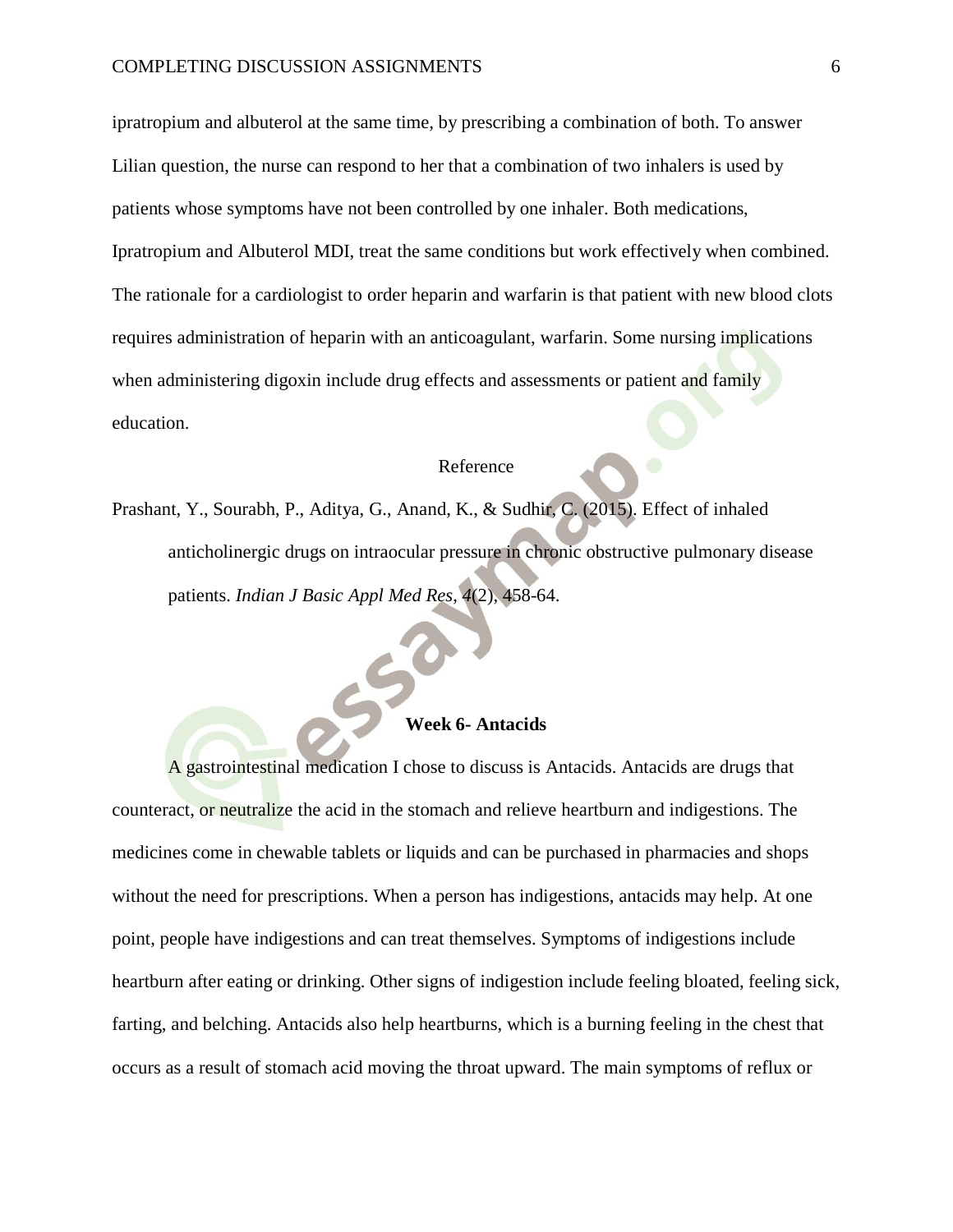heartburn is a burning sensation on the chest, sour taste in the mouth caused by stomach acid, bad breath, bloating, or feeling sick. The most common antacids are a combination of magnesium and aluminum hydroxide.

I would teach my patients about antacids drugs that are the oldest but effective medicines for heartburn (Servey & Chang, 2014). The drugs have been used for centuries to provide relief and are popular because of their effectiveness. All antacids work equally but have distinct side effects. Antacids in the form of tablets are slow in working and have less neutralizing ability compared to liquid ones. Thus, I would recommend to patients to take the liquid antacids for better performance. Patients should know that; they can buy many antacids without requiring prescriptions. On the other hand, side effects include constipation, diarrhea, and loss of calcium when taken in large quantity. I would, therefore, advise patients to talk to their pharmacist before taking antacids daily.

# Reference

Servey, J., & Chang, J., (2014). Over-the-counter medications in pregnancy. *American family physician*, *90*(8).

#### **Week 7**

As Lilian is being discharged, some key information that she has to know about her medications given by the health care provider includes proper dose usage. The patient has to be informed on how to take her medicine, and she should follow instructions carefully. Lilian should know that some drugs have been prescribed for conditions such as anxiety and, therefore, she should take medicine only in such conditions. For example, Alprazolam is a medication used to treat anxiety. The drug belongs to a class of benzodiazepines which impacts the brain and nerves to induce a calming effect. Lilian has to know key things while using these medications.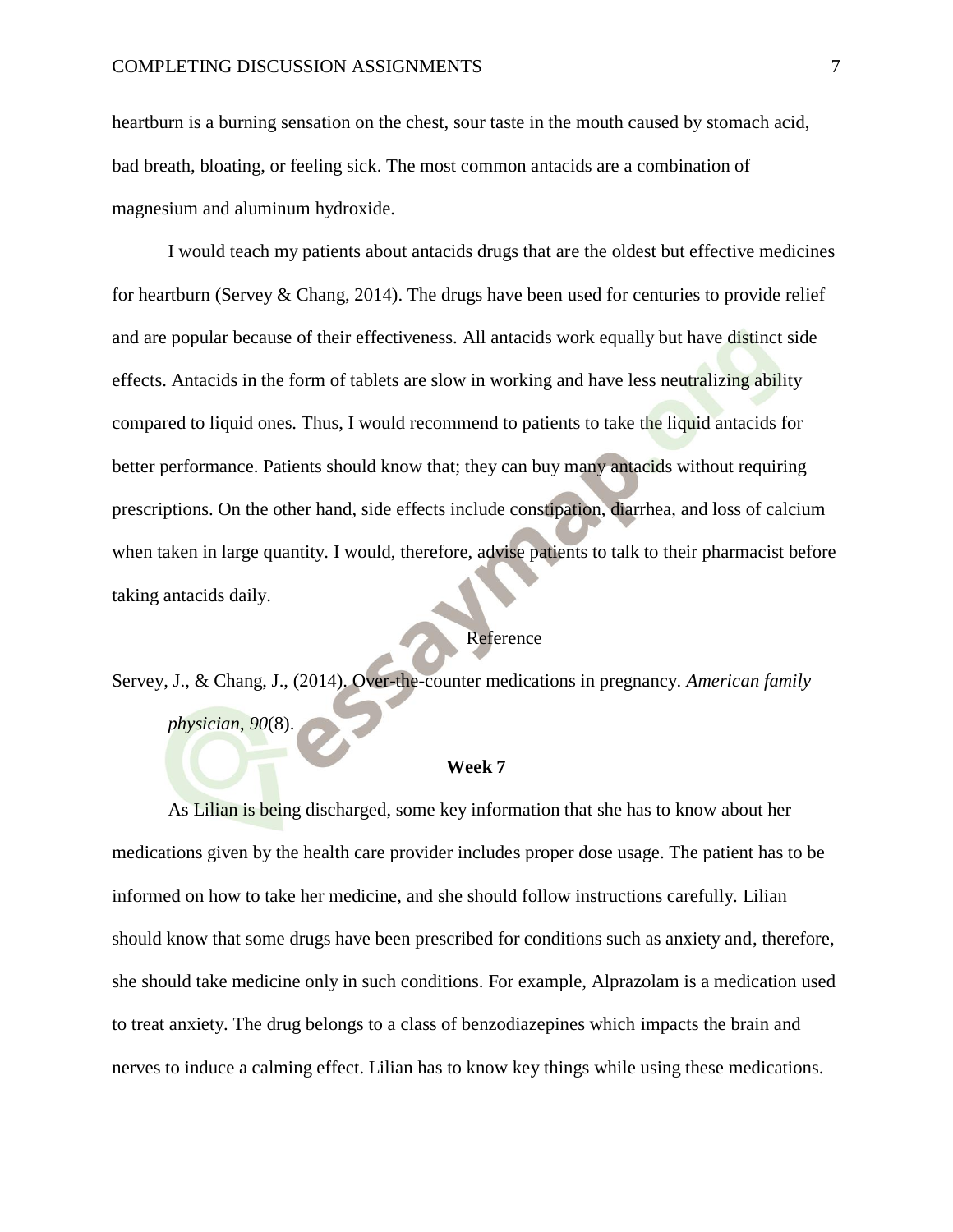First, the patient should carefully read instructions as provided before taking the drug. The medications like Alprazolam should be taken orally as directed by the health care provider. Normally, the dosage described is based on medical conditions, response to treatment, and age. Lilian must be informed that the excessive consumption of drugs could result in further complications in her health. For instance, Furosemide is a diuretic medicine which, when taken ti much, can cause diuresis. Careful medical supervision is required, and during the discharge process, a member of the patient's family has to be informed to monitor the use of drugs while at home (Pradhan et al., 2015). Key information to give to this patient is that, should she miss a dose, it needs be taken as soon as possible without overdose. Education on how to change positions is necessary so that she does not fall due to body weakness as a result of medications. Additionally, the doctor should warn the patient that consuming alcohol, or exercising in hot weather can enhance orthostatic hypertension.

## Reference

Pradhan, S., Panda, A., Mohanty, M., Behera, J. P., Ramani, Y. R., & Pradhan, P. K. (2015). A study of the prevalence of potentially inappropriate medication in the elderly in a tertiary care teaching hospital in the state of Odisha. *International Journal of Medicine and Public Health*, *5*(4).

#### **Week 8**

Classes of drugs used to reduce intraocular pressure include prostaglandins, beta blockers, alpha-adrenergic agonists, carbonic anhydrase inhibitors, Rho kinase inhibitor (Prashant et al., 2015). The prostaglandins class tends to increase the outflow of fluid in eyes, hence, lowering eye pressure. Example of medicine in prostaglandins category includes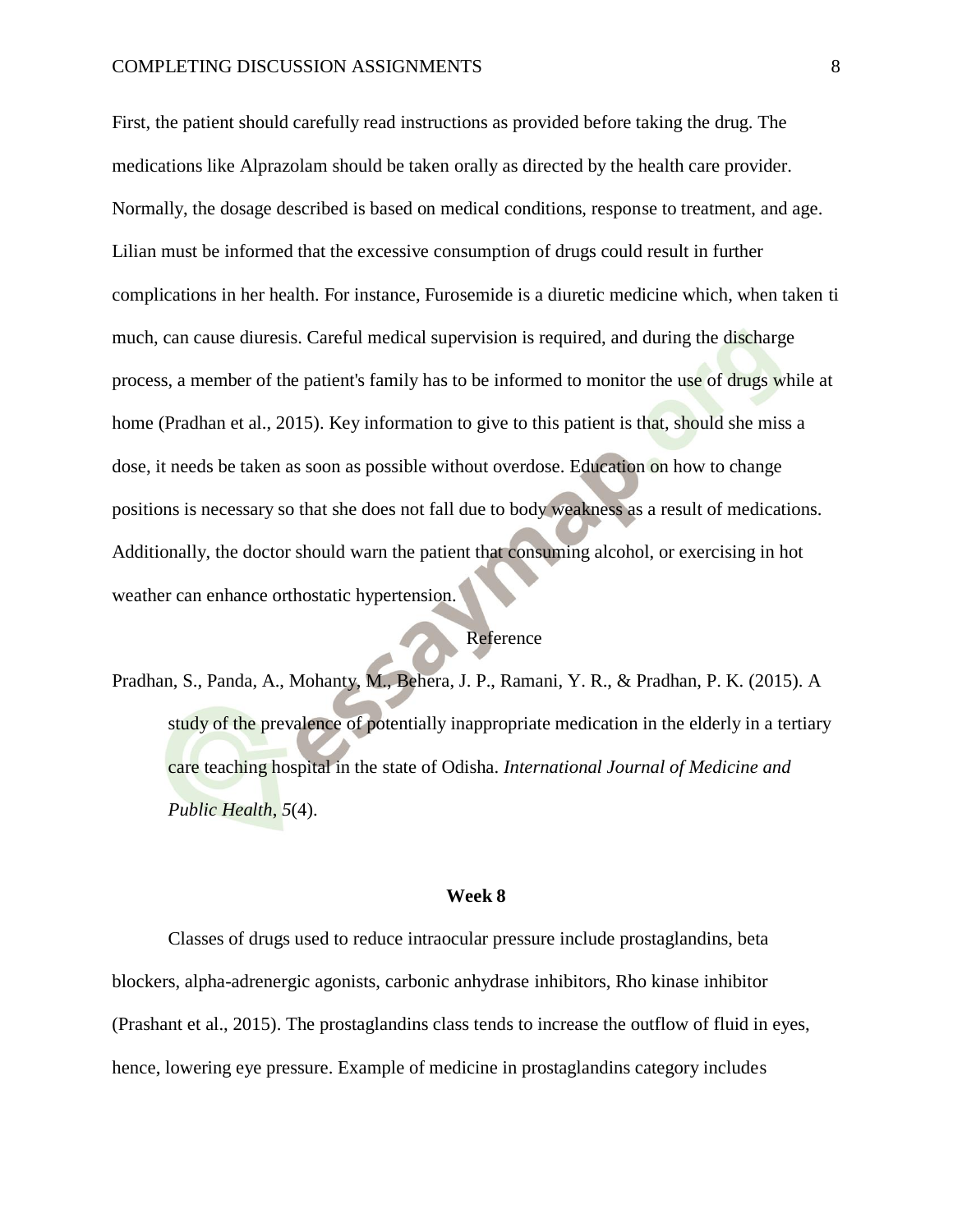travoprost, and tafluprost. Beta-blockers class, on the other hand, reduces the production of fluid in the eye, hence, decreasing the pressure (Prashant et al., 2015). An example includes timolol. When it comes to Glaucoma drugs, nurse interventions to be considered include preventing further compromise in vision. Nurses must report any changes in findings obtained from assessments to health professionals since timing is a significant factor in preventing permanent blindness. Another intervention is the prevention of injury by initiating fall precautions, and the removal of tripping hazards. When compromised vision occurs, the patient might experience difficulties in seeing tripping hazards or objects on the way. Thus, the nurse should remove things like rugs, cords, or clutter to make a place safe for patients. A third intervention is an appropriate assessment of vision by nurses. In this case, nurses must know the degree at which visual compromise occurred so that changes can get noted easily. Alongside these interventions, nurses have to educate themselves about proper eye drop administrations.